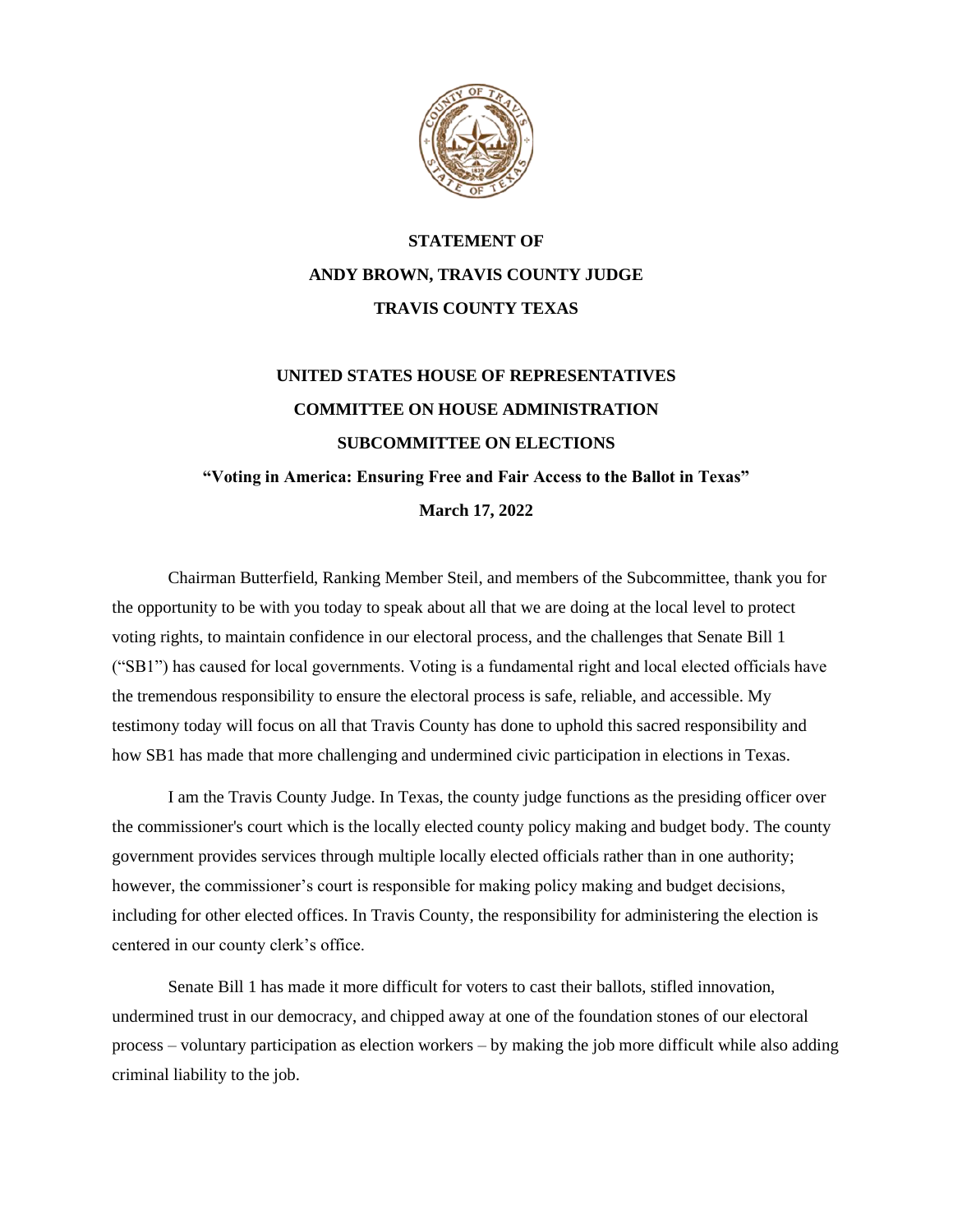#### **a. SB1 PLACES BURDENS ON ELECTION WORKERS**

Election workers are the backbone of our democracy. They help ensure that elections can function, and voters can cast their ballot. They are often temporary positions with relatively low pay. SB1 created new rules for partisan poll watchers that allows them "free movement" within a polling location and where ballots are counted, with limited exceptions. It is now a criminal offense for an election worker to obstruct a poll watcher "in a manner that would make observation not reasonably effective." Adding uncertainty and difficulty to this is a lack of instruction for these partisan poll workers as to the limits of their abilities. Our election officials have already observed poll watchers interfering with election workers simply doing their jobs.

Parties, candidates, and ballot measures may appoint poll watchers. Their job is to verify accuracy and observe the counting process. However, Travis County elections workers observed that these new poll watchers also ask questions to the point of practically conducting interviews of election workers when those same election workers are doing their jobs carrying out the ballot counting process. In the 2022 Primary, this caused impediments and delayed the counting process. Before SB1, there was a physical area dedicated to poll watchers viewing the counting process through glass. They are no longer limited to this area which increases the potential to go beyond watching and instead interfere.

SB1 created felony and misdemeanor criminal penalties for election workers and election administrators. COVID-19 made hiring election workers difficult, but SB1 has added to the difficulties in hiring election workers—especially seasonal, low-paid election workers. Many in this profession are leaving due to the increased risk and personal liability involved.

We know that both volunteerism and civic engagement in the electoral process is necessary for a fair, safe, and accessible process. On a positive note, we have a strong culture of volunteerism and civic engagement in Travis County. During our COVID-19 drive-thru vaccine clinics, over 3,200 people volunteered at one of the County sponsored drive-thru vaccine clinics and over 300 people volunteered more than three times at a clinic. We know our community will show up when we need them. We recently increased the wages for election workers in Travis County from \$12 per hour to \$15-20 per hour. With less than four percent unemployment in Travis County, we are relying more and more heavily on the volunteer spirit of our community. SB1 forces these volunteers and lower-paid workers to take on additional personal liability, adding to what is already a demanding and difficult job.

It appears that SB1 has caused a decline in volunteer and willingness of seasonal workers in Texas. We need further study and analysis on this question.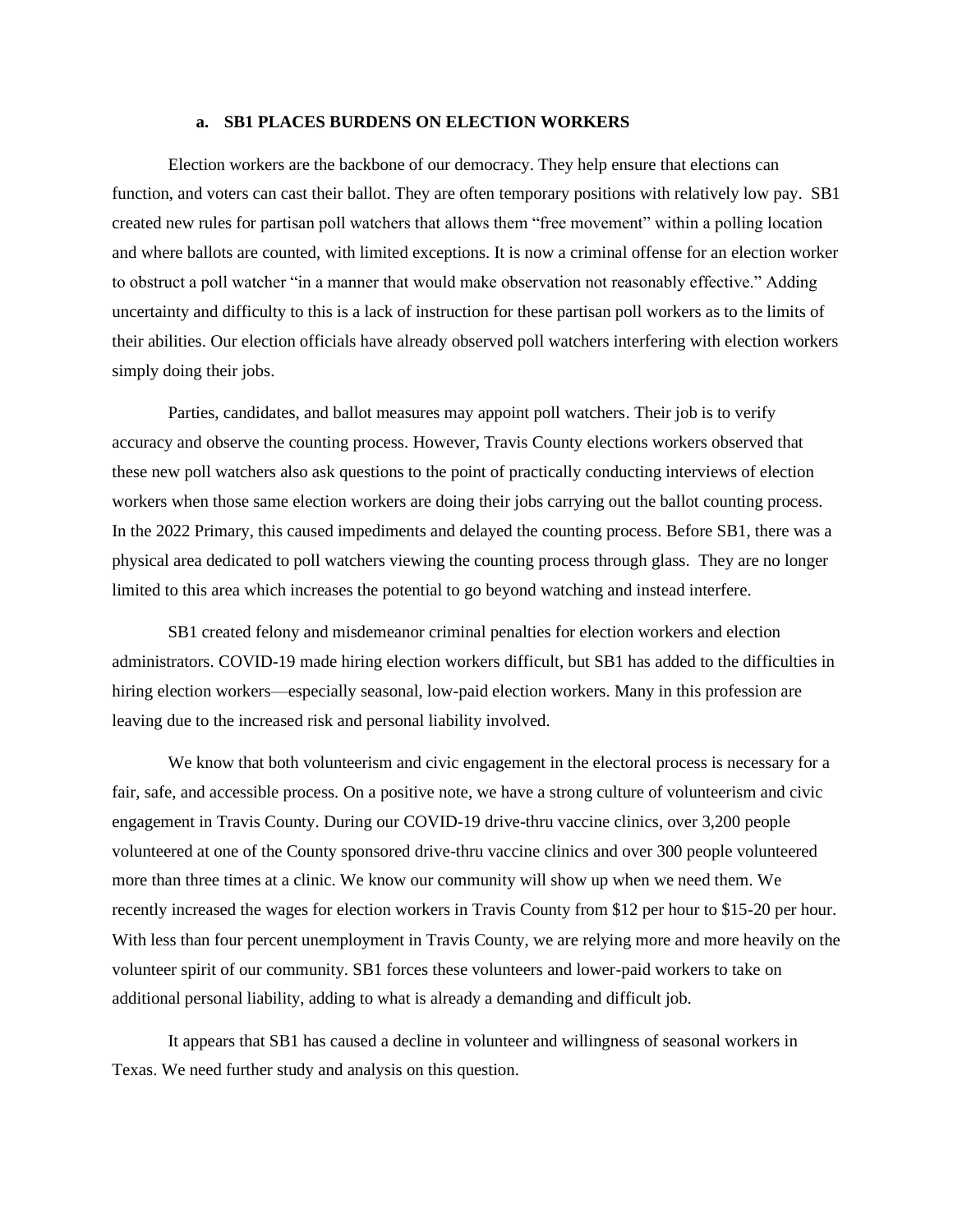#### **b. SB1 MAKES IT HARDER FOR VOTERS TO CAST THEIR VOTE.**

SB1 made casting a ballot harder for Texans, and stifled innovation – the opposite of what we should strive for. The ability to innovate is key to our ability to nimbly respond to meet the needs of our community, especially during COVID. As one example of innovation, we partnered with neighboring counties- both Republican and Democratic County Judges--and quickly stood up the largest non-FEMA drive-thru vaccine site in the State of Texas, at the Formula One racetrack, and safely vaccinated tens of thousands of people there. We saw firsthand how bringing resources to people and removing barriers to access kept people safe, was reliable, made the process easier, and increased participation.

We should see similar innovations in ways to make it easier and safer for registered voters to exercise their constitutional rights using drive-through locations, expanded voting hours, and more. The goal should be ease of access, not adding unnecessary barriers. Drive through vaccination sites, like drive through voting sites, can reduce the spread of COVID because people don't have to be indoors with other people they don't live with for extended periods. Rather than support these kinds of innovations that would help us keep our community safe and encourage more people to participate in our democracy, SB1 banned drive through voting. For everyone from parents of young children to those adults who are caring for an aging parent, innovation in reducing barriers to voting should be promoted, not stifled.

SB1 also banned 24-hour voting. This year, during our March 1 primary election, Travis County experienced a severe winter storm. This storm made it necessary to close early voting early one evening and reduce hours on another day for safety reasons. This would be less significant of an impact if more options, like 24-hour voting, were available. 24-hour voting would obviously allow those with work schedules that make voting during regular hours additional opportunities to vote.

SB1 also—inexplicably--made it illegal for election officials to send mail ballot applications, including to already eligible voters 65 and older, unless the voter specifically reaches out and requests the application. Many older voters are used to counties sending them mail-in ballot applications automatically, and many voters report to frustration to election officials when learning that they will not receive their applications automatically. Some even missed application deadlines as a result.

Thankfully, federal law mandates curbside voting and requires its availability for voters with disabilities who could otherwise not enter the polls safely. Because of these federal protections, curbside voting has been and will continue to be offered at all polling locations during both Early Voting and on Election Day.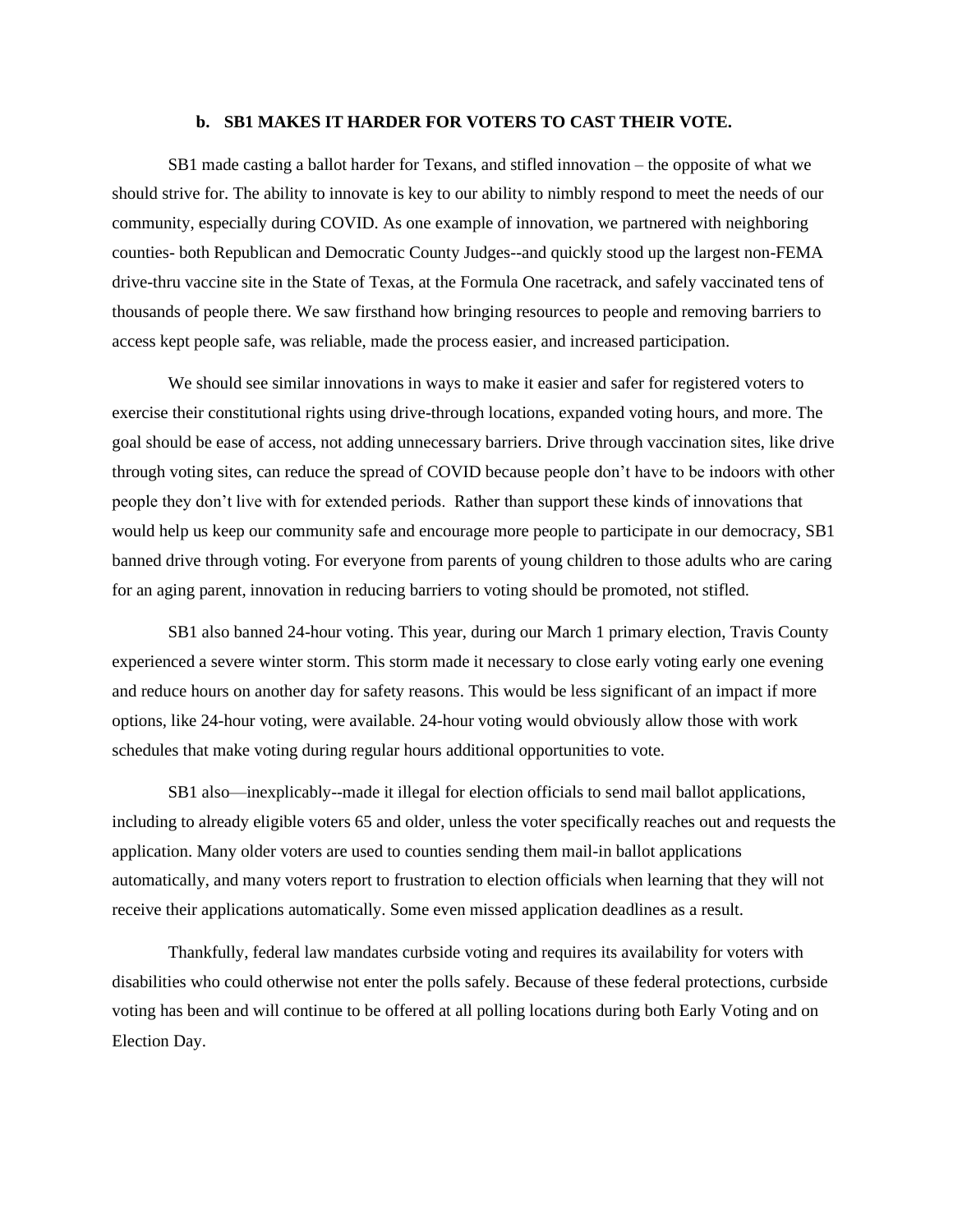The November 2020 Presidential election presented election administrators with many new challenges due to the COVID-19 pandemic. Election administrators had to come up with last minute innovations to make voting safe and accessible during this unprecedented time. SB1 was a direct result of the legislature targeting new and successful innovations that we implemented during the November 2020 Presidential Election.

There is no data I have seen to support or justify removing the in-person drive thru option to vote or drop off ballots or 24-hour voting, except for the desire to add barriers and suppress registered voters' ability to exercise their constitutional rights.

Rather than repress voters, we must allow everyone the opportunity to vote, even if it's to accommodate a small percentage of the voter population that work non-traditional hours like our first responders – hospital staff, emergency personnel, as well as parents/guardians of young children; their votes count. We should also be able to guide and inform those who don't understand the voting laws. We understand the importance of enforcing laws to prevent voting fraud, however, SB1 misses the mark and creates unnecessary barriers to registered voters exercising their constitutional rights.

#### **c. SB1'S IMPACT ON THE 2022 PRIMARY**

SB1 required voters to provide either a driver's license number or a Social Security number on their mail in ballot application. Whichever number they provide on the mail-in ballot application must be an exact match with the identification number on the voter's record—whatever number they chose to put on their registration card, potentially decades earlier. This created the largest ballot related challenges that Travis County faced in preparation for the March 1 primary.

The Texas Secretary of State failed to timely provide guidance on how to educate voters on the new requirements. The Secretary of State also failed to provide timely guidance for how local elected officials should proceed if a ballot was rejected. Most people do not recall exactly what form of identification they used when they originally registered to vote, and thus whether their identification number is their driver's license number, or their social security number.

The Texas Secretary of State did not provide clear timely guidance on whether and how election officials could let voters know if a discrepancy was identified. The Secretary of State did have a website to log onto to make corrections; however, when Travis County staff logged onto the site, nothing was there. The Secretary of State eventually corrected the problem with the website.

Travis County received 11,602 mail-in ballots for the 2022 primary election. Of those, approximately sixteen percent were initially slated for rejection. Travis County elections hired additional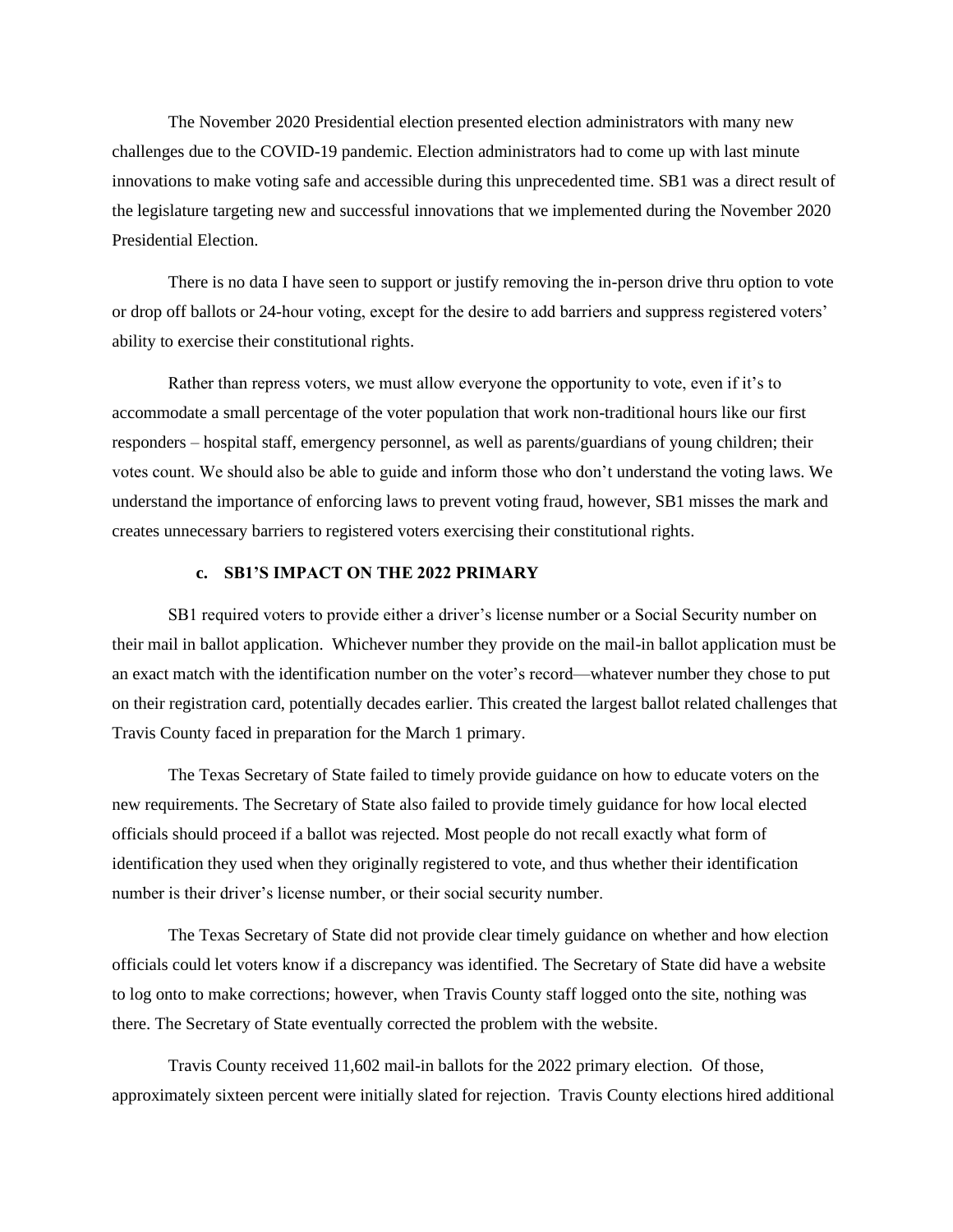staff and made 1,200 phone calls to help voters cure the ballot issues. As a result of these efforts, about half of the ballot issues were cured and the final rejection rate was about eight percent, or 948 voters. Compare this to the pre-SB1 2018 primary election, where Travis County received 9,259 mail ballots, and only rejected 156 ballots, a one-point seven percent rejection rate.

#### **d. SB1 CAUSED SIGNIFICANT ADMINISTRATIVE BURDENS.**

SB1 created numerous administrative burdens for election officials. Governor Abbot signed SB1 into law on September 7, 2021, with enforcement beginning on December 2, 2021. That was only sixtytwo days before the last day to register to vote for the January 31, 2022, primary, and seventy-six days before the first day of early voting for the March 1, 2022, primary. This left little time for election officials to digest the new law and implement new processes for the numerous requirements in the bill.

SB1 required a video live feed of all areas containing voted ballots with no funding and little time and less guidance from the State of Texas for implementation. Complying with this requirement meant adding four cameras and additional website capacity, as well as space to store the recordings for one year. This will cost Travis County taxpayers over \$23,000 a year, not reimbursed by the State of Texas, in addition to costs of additional staff time and equipment. During the March 1 Primary Election Day, the video live feed temporarily overwhelmed the Travis County website and went down. The live feed was offline for around 40 minutes. Despite being down, all recordings of ballot movement continued and are still accessible and no data was lost.

SB1 and the State's delayed interpretation, coupled with the supply chain issue created challenges in acquiring certain required supplies. Because of the later interpretation of the law, quick turnaround was required for ballot stock, envelopes, and election supplies, causing many last-minute challenges.

One of the most significant challenges SB1 brought was the short time frame to understand the changes, obtain the resources need to comply with the changes and execute in a manner that is fair and just. SB1 caused more challenges for the local governments rather than preventing any voter fraud.

### **e. FEDERAL ACTION COULD ASSIST IN ADDRESSING SOME OF THE HARM CAUSED BY SB1.**

Bills like the Freedom to Vote Act ("FTVA") could reduce opportunities for partisan interference and mitigate the risk of error in the election process. Federal laws to modernize and protect our election process could also provide protection from voter intimidation by making it unlawful to harass poll workers, volunteers, or any election official, and provide civil remedy for any violations. Voters and election workers deserve a safe, reliable, efficient, and accessible voting process.